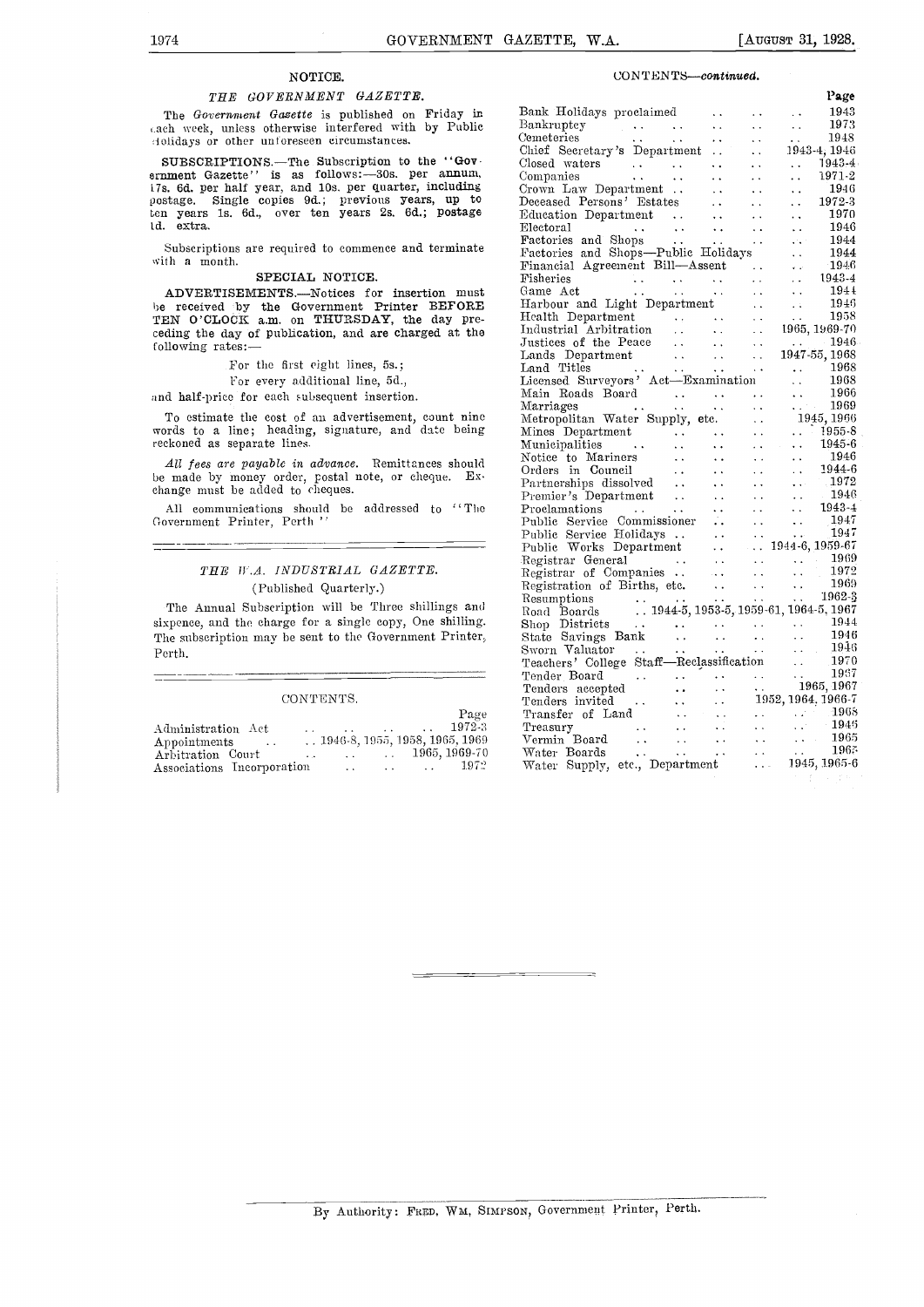

# Government Gazette

# PERTH, FRIDAY, 31 AUGUST 1928 No. 41

© STATE OF WESTERN AUSTRALIA

## **CONTENTS**

Administration Act Appointments Arbitration Court Associations Incorporation Bank Holidays proclaimed Bankruptcy Cemeteries Chief Secretary's Department Closed waters Companies Crown Law Department Deceased Persons' Estates Education Department Electoral Factories and Shops Factories and Shops—Public Holidays Financial Agreement Bill—Assent Fisheries Game Act Harbour and Light Department Health Department Industrial Arbitration Justices of the Peace Lands Department Land Titles Licensed Surveyors' Act—Examination Main Roads Board Marriages Metropolitan Water Supply, etc. Mines Department Municipalities Notice to Mariners Orders in Council Partnerships dissolved Premier's Department Proclamations Public Service Commissioner Public Service Holidays Public Works Department Registrar General Registrar of Companies